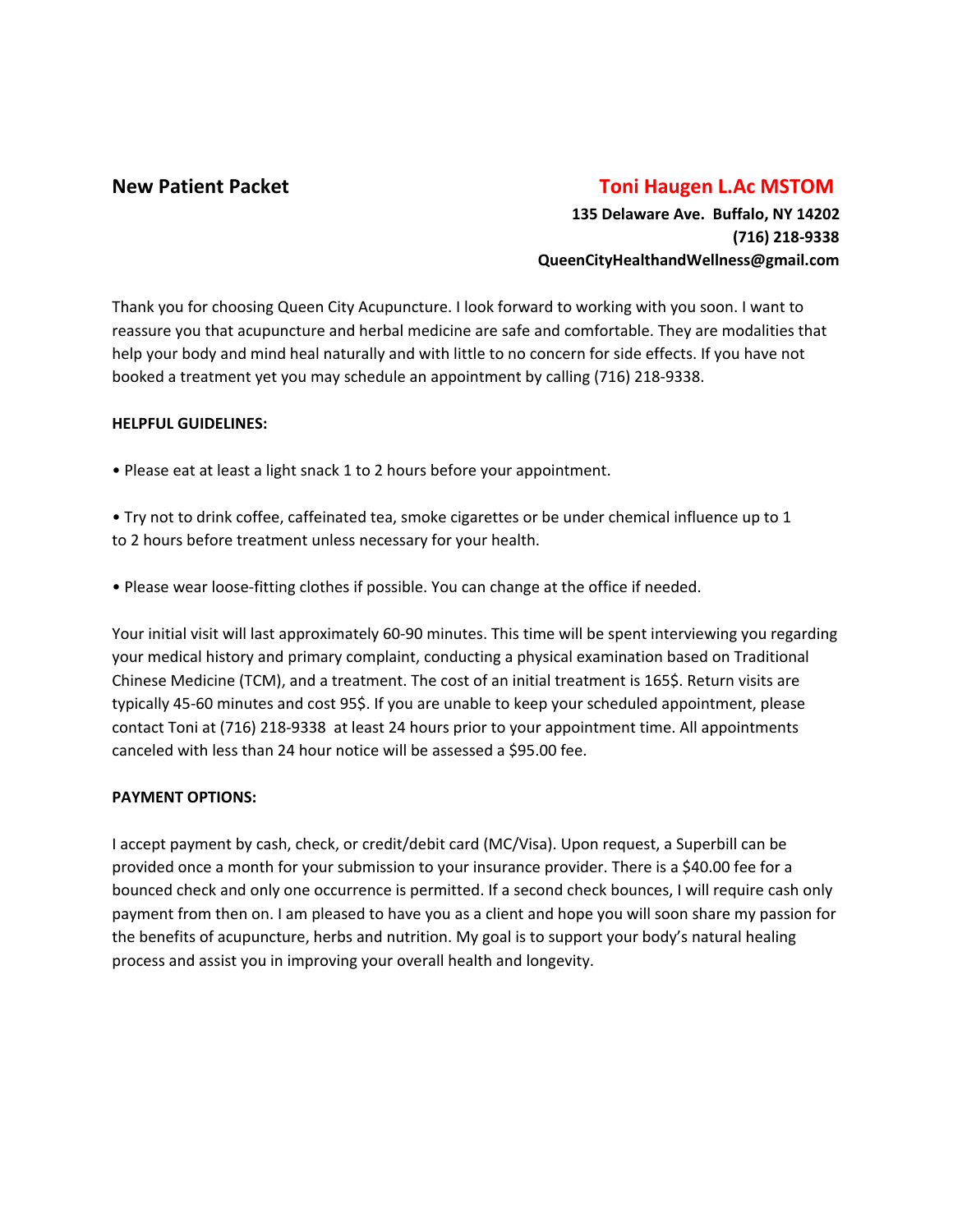| Name                                                                                                                                          |  |
|-----------------------------------------------------------------------------------------------------------------------------------------------|--|
| Today's Date _______________________                                                                                                          |  |
|                                                                                                                                               |  |
|                                                                                                                                               |  |
| State _________ Zip ________________                                                                                                          |  |
|                                                                                                                                               |  |
|                                                                                                                                               |  |
|                                                                                                                                               |  |
| Sex $\square$ M $\square$ F $\square$ Trans $\square$ MTF $\square$ FTM $\circ$ Non-binary                                                    |  |
| Marital Status ____________________ No. of Children ________                                                                                  |  |
|                                                                                                                                               |  |
|                                                                                                                                               |  |
|                                                                                                                                               |  |
| How did you hear about us?                                                                                                                    |  |
| What are the main health problems for which you are seeking treatment?                                                                        |  |
| When did the problem begin? (Be Specific)                                                                                                     |  |
| Have you been given a diagnosis for the problem? If so, what?                                                                                 |  |
| Does the problem interfere with your daily activity (work, exercise, sleep, sex, etc.)? Describe.                                             |  |
| What other forms of treatment have you sought?                                                                                                |  |
| Do you have any other health complaints or issues you'd like to address? $\Box$ Y $\Box$ N<br>If yes, please list and prioritize if possible. |  |
|                                                                                                                                               |  |
| <b>MEDICAL HISTORY:</b>                                                                                                                       |  |
| Do you or have you had any of the following conditions? If yes, please indicate date of diagnosis.                                            |  |
| Diabetes (Type)_                                                                                                                              |  |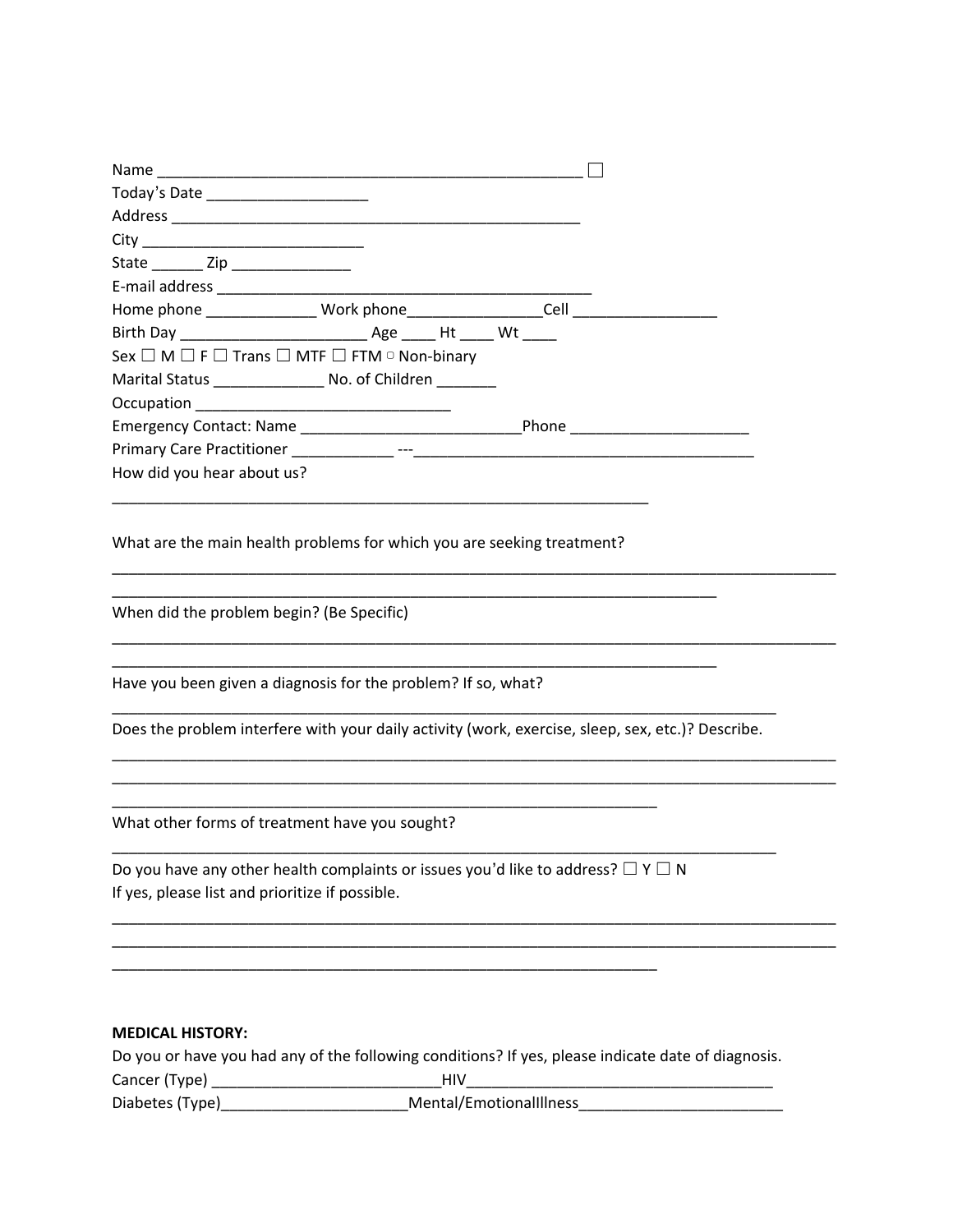| Date                                                                                                                           |  |  |
|--------------------------------------------------------------------------------------------------------------------------------|--|--|
|                                                                                                                                |  |  |
| Please list any surgeries or major injuries with dates.                                                                        |  |  |
| Please list any significant emotional traumas with dates.                                                                      |  |  |
| List any medications or supplements you have taken in the last 2 months.                                                       |  |  |
| Do you have a pacemaker or any metal device in your body? $\Box$ Y $\Box$ N                                                    |  |  |
| <b>FAMILY HISTORY:</b>                                                                                                         |  |  |
| Indicate close family members with any of the following.                                                                       |  |  |
| Cancer (Type) __________________________________High Cholesterol __________________________________                            |  |  |
|                                                                                                                                |  |  |
|                                                                                                                                |  |  |
|                                                                                                                                |  |  |
| <b>LIFESTYLE HABITS</b>                                                                                                        |  |  |
| How many hours per night do you sleep on average? ________________Do you wake rested? $\Box$ Y $\Box$ N<br><b>Nicotine Use</b> |  |  |
| Alcohol Use (#drinks per week and type)                                                                                        |  |  |
| Caffeine Use (#drinks per week and type)                                                                                       |  |  |
| Water Intake (how much per day)                                                                                                |  |  |

\_\_\_\_\_\_\_\_\_\_\_\_\_\_\_\_\_\_\_\_\_\_\_\_\_\_\_\_\_\_\_\_\_\_\_\_\_\_\_\_\_\_\_\_\_\_\_\_\_\_\_\_\_\_\_\_\_\_\_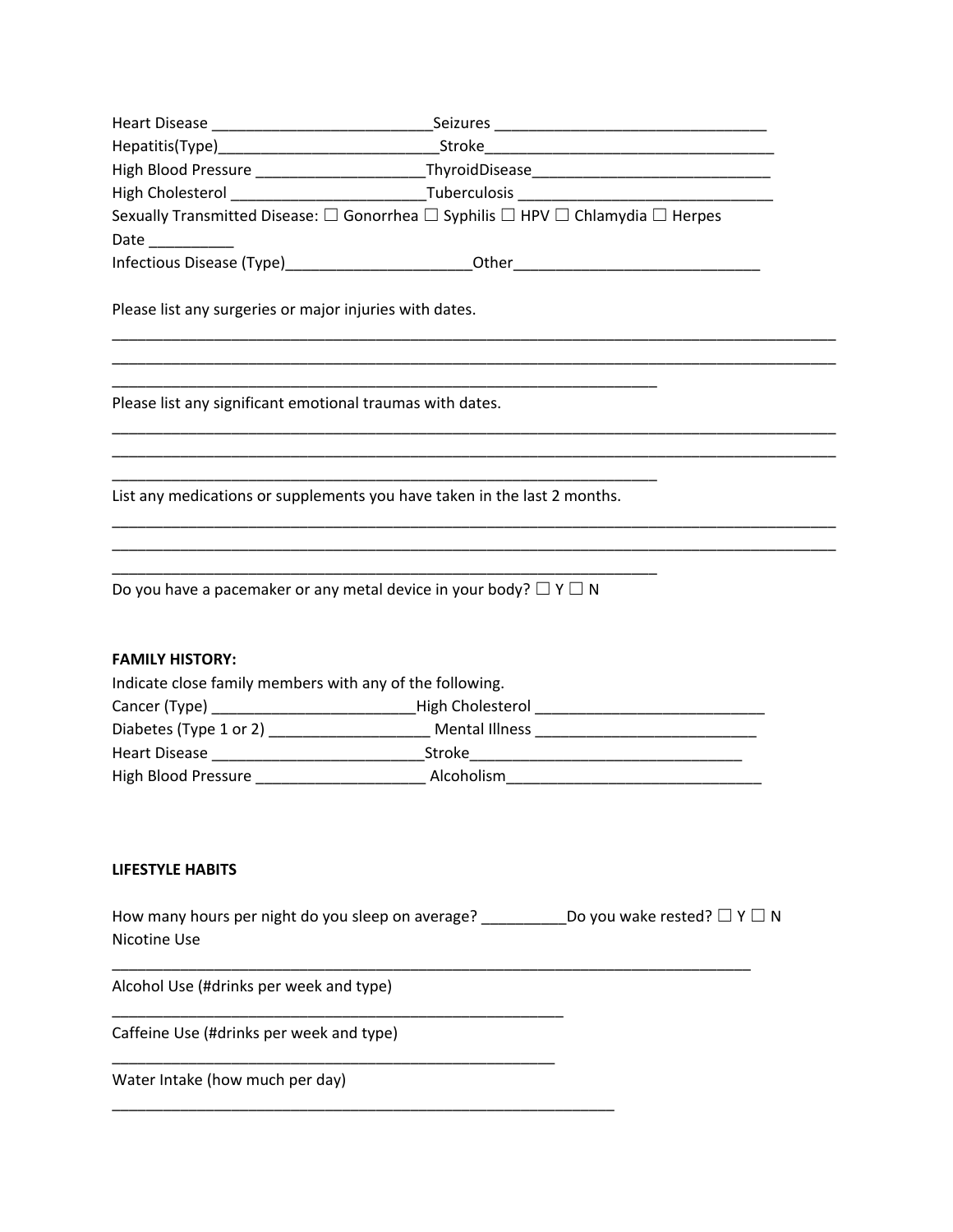Briefly describe your dietary habits (#meals per day and type of food).

\_\_\_\_\_\_\_\_\_\_\_\_\_\_\_\_\_\_\_\_\_\_\_\_\_\_\_\_\_\_\_\_\_\_\_\_\_\_\_\_\_\_\_\_\_\_\_\_\_\_\_\_\_\_\_\_\_\_\_\_\_\_\_\_

Please list the emotion/s you feel most often (i.e. anxiety, joy, shame, fear, sad, dull, happy etc). \_\_\_\_\_\_\_\_\_\_\_\_\_\_\_\_\_\_\_\_\_\_\_\_\_\_\_\_\_\_\_\_\_\_\_\_\_\_\_\_\_\_\_\_\_\_\_\_\_\_\_\_\_\_\_\_\_\_\_\_\_\_\_\_\_\_\_\_\_\_\_\_\_\_\_\_\_\_

\_\_\_\_\_\_\_\_\_\_\_\_\_\_\_\_\_\_\_\_\_\_\_\_\_\_\_\_\_\_\_\_\_\_\_\_\_\_\_\_\_\_\_\_\_\_\_\_\_\_\_\_\_\_\_\_\_\_\_\_\_\_\_\_\_\_\_\_\_\_\_\_\_\_\_\_\_\_\_

\_\_\_\_\_\_\_\_\_\_\_\_\_\_\_\_\_\_\_\_\_\_\_\_\_\_\_\_\_\_\_\_\_\_\_\_\_\_\_\_\_\_\_\_\_\_\_\_\_\_\_\_\_\_\_\_\_\_\_\_\_\_\_\_\_\_\_\_\_\_\_\_\_\_\_\_\_\_\_\_\_\_\_\_\_ \_\_\_\_\_\_\_\_\_\_\_\_\_\_\_\_\_\_\_\_\_\_\_\_\_\_\_\_\_\_\_\_\_\_\_\_\_\_\_\_\_\_\_\_\_\_\_\_\_\_\_\_\_\_\_\_\_\_\_\_\_\_\_\_\_\_\_\_\_\_\_\_\_\_\_\_\_\_\_\_\_\_\_\_\_

\_\_\_\_\_\_\_\_\_\_\_\_\_\_\_\_\_\_\_\_\_\_\_\_\_\_\_\_\_\_\_\_\_\_\_\_\_\_\_\_\_\_\_\_\_\_\_\_\_\_\_\_\_\_\_\_\_\_\_\_\_\_\_\_\_\_\_\_\_\_\_\_\_\_\_\_\_\_\_\_\_\_\_\_\_ \_\_\_\_\_\_\_\_\_\_\_\_\_\_\_\_\_\_\_\_\_\_\_\_\_\_\_\_\_\_\_\_\_\_\_\_\_\_\_\_\_\_\_\_\_\_\_\_\_\_\_\_\_\_\_\_\_\_\_\_\_\_\_\_\_\_\_\_\_\_\_\_\_\_\_\_\_\_\_\_\_\_\_\_\_

Is there anything else you would like to share that you feel might be helpful in some way?

#### **PLEASE CHECK ALL THAT APPLY:**

#### **Energy and immunity:**

 $\Box$  Fatigue  $\Box$  Allergies (Specify)

☐ Anemia ☐ Chronic Fatigue Syndrome

☐ Thyroid Problems ☐Tendency to Catch Colds

#### **Head, Eye, Ear, Nose, and Throat:**

☐ Eye Dryness ☐ Blurry Vision ☐ Poor Night Vision ☐ Ear Ringing ☐ Hearing Difficulties

☐ Headaches / Migraines ☐ Teeth Grinding / TMJ ☐ Sore Throat ☐ Chronic Sinus Congestion

☐ Dry Mouth ☐ Bad Breath ☐ Mouth Sores / Bleeding Gums ☐Increase in Thirst

### **Respiratory / Cardiovascular:**

☐ Shortness of Breath ☐ Asthma ☐ Chest Pain ☐ Palpitation / Fluttering ☐ Poor Circulation (Cold hands/feet)  $□$  Chronic Cough  $□$  Night Sweats  $□$  Unusual Sweating  $□$  Hot/Cold Intolerance

### **Gastrointestinal:**

☐ Ulcers ☐ Changes in Appetite ☐ Nausea / Vomiting ☐ Bloating / Pain ☐ Gas ☐ Heartburn / Acid Reflux  $\Box$  Belching  $\Box$  Hemorrhoids  $\Box$  Diarrhea  $\Box$  Constipation  $\Box$  Sudden Weight Change

### **Kidney / Urinary:**

☐Painful Urination ☐ Frequent Urinary Tract Infections ☐Frequent / Urgent Urination  $\Box$  Edema/Swelling

#### **Musculoskeletal:**

☐Neck / Shoulder Pain ☐ Muscle Spasms / Cramps / Weakness ☐ Arm Pain ☐ Finger Pain / Tingling / Numbness  $\Box$  Upper Back Pain  $\Box$  Mid Back Pain  $\Box$  Low Back Pain  $\Box$  Leg / Knee Pain  $\Box$  Foot / Ankle Pain □ Hip / Pelvic Pain □ Arthritis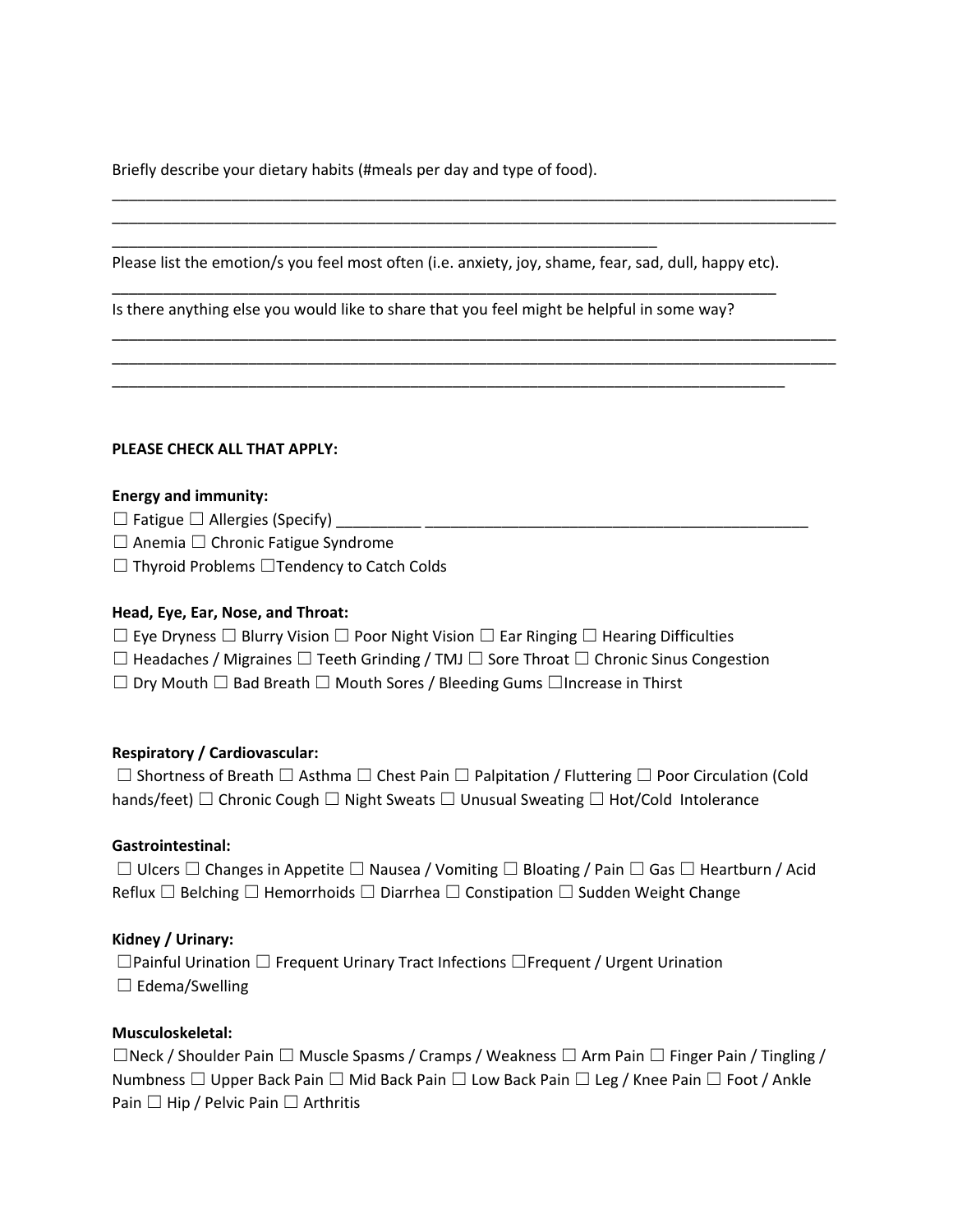### **Neurological:**

 $\Box$ Vertigo / Dizziness  $\Box$  Numbness / Tingling  $\Box$  Difficulty Concentrating / Poor Memory

# **Skin:**

☐ Rashes / Eczema / Hives / Psoriasis ☐Dry Hair or Hair Loss ☐ Changes in Skin Color ☐Easy Bruising ☐ Acne ☐ Dry / Itchy Skin

# **Uritiogenital Health:**

☐Irregular Cycle ☐ Heavy Flow ☐ Light Flow ☐ Clots in Menstrual Blood ☐ Menstrual Related Moodiness  $□$  Menstrual Related Breast Tenderness  $□$  Menstrual Related Bloating  $□$  Bleeding Between Cycles □ Painful Periods □ Hot Flashes □ Vaginal Dryness □ Breast Lumps / Cysts ☐ Uterine Fibroids☐ Endometriosis ☐Ovarian Cysts ☐ Unusual Vaginal Discharge Odor ☐ Frequent Yeast Infections  $\Box$  Decreased Libido

# **Uritiogenital Health:**

☐ Prostate Enlargement ☐ Impotence ☐ Premature Ejaculation ☐ Decreased Libido ☐ Groin Pain

Our office is dedicated to providing services with respect for human dignity. Protecting your privacy and healthcare information is fundamental to our relationship with you. This notice will remain in effect until it is replaced or amended by changes in the law.

We gather personal information and health information in several ways:

- Information we receive from you
- Information we receive from other healthcare providers
- Information we receive from third party payers

Protected Health Information is any information that includes demographic information; information gathered by this office as it relates to your past, present, and future physical or mental health or condition; or past, present, or future payments for healthcare services. You should be aware that during the course of our relationship with you, we will likely use and disclose health information about you for the treatment, and healthcare operations performed.

Without your consent or authorization, this office may disclose information about you only to the following groups for the specified purposes:

- to a public health agency, for a purpose such as controlling disease.
- in case of suspected child abuse, to the appropriate governmental authority.
- in other cases of suspected abuse, neglect or domestic violence, to the appropriate governmental authority, with your agreement or if required by law, or if you are